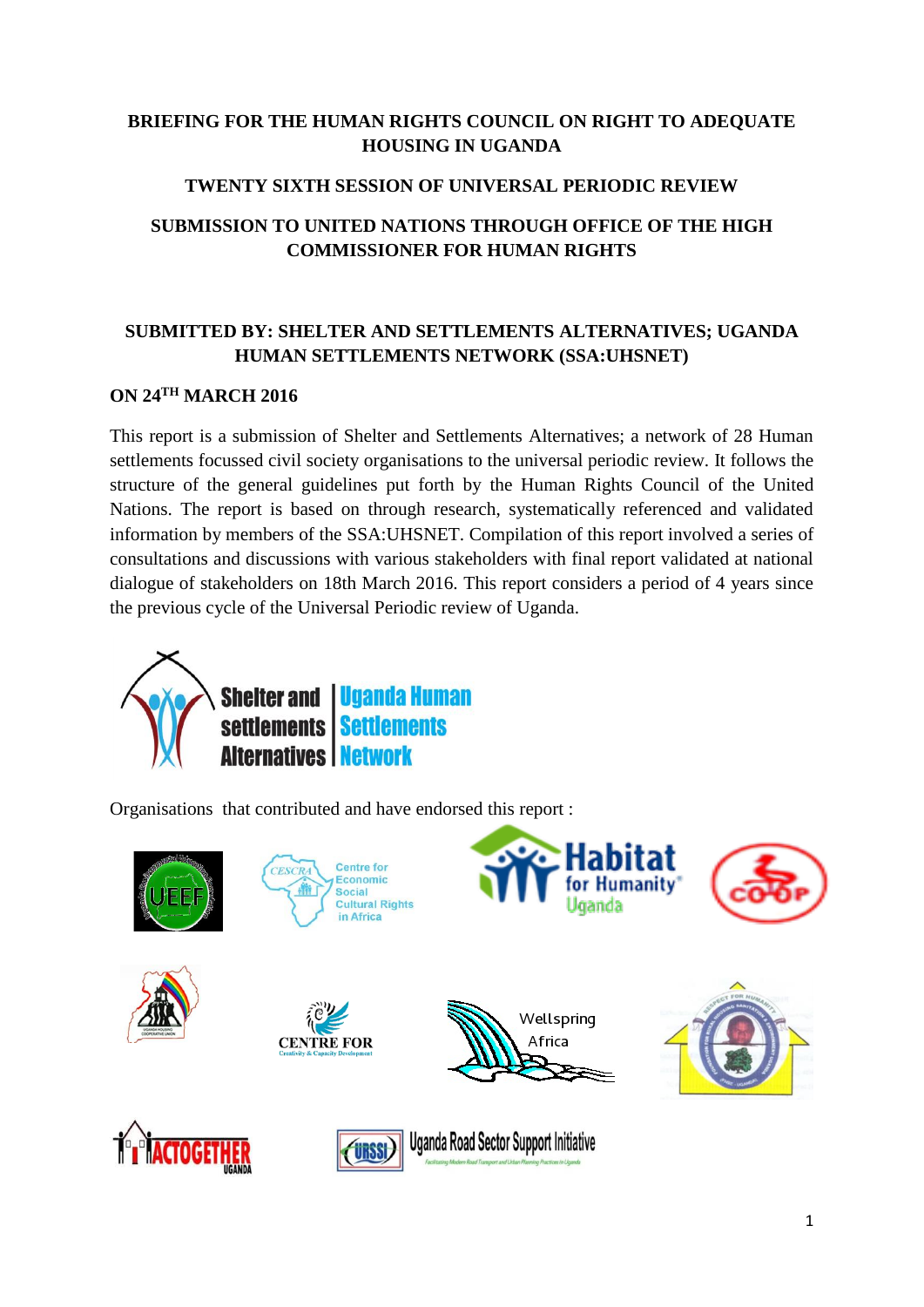#### **List of Acronyms**

| <b>KCCA</b><br><b>MDGs</b><br><b>MoLHUD</b> | Kampala Capital City Authority<br>Millennium Development Goals<br>Ministry of Lands, housing and Urban Development |
|---------------------------------------------|--------------------------------------------------------------------------------------------------------------------|
| <b>HFHU</b>                                 | Habitat for Humanity Uganda                                                                                        |
| <b>UPR</b>                                  | Universal Periodic Review                                                                                          |
| <b>RAH</b>                                  | <b>Right to Adequate Housing</b>                                                                                   |
| <b>SSA: UHSNET</b>                          | Shelter Alternatives: Uganda Human Settlements Network                                                             |
| CSOs                                        | Civil Society organizations                                                                                        |
| <b>ESCRs</b>                                | Economic, Social, and Cultural Rights                                                                              |
| <b>UNDP</b>                                 | <b>United Nations Development Program</b>                                                                          |
|                                             |                                                                                                                    |
| <b>MDGS</b>                                 | Millennium Development Goals                                                                                       |
| <b>CESCRA</b>                               | Centre for Economic Social Cultural Rights in Africa                                                               |

#### **EXECUTIVE SUMMARY**

The Right to adequate housing (RAH) was the least reported on during Uganda's first cycle of the Universal Periodic Review (UPR - 2011). The Government of Uganda in its state report mentioned a few lines on decent accommodation under section E paragraph 92 and 93 which literally did not address critical issues regarding the right to adequate housing in Uganda. As a result, no clear and specific recommendations on the right to adequate housing were given to Uganda in the 2011 UPR concluding observations, unlike other Economic Social Cultural Rights such as education, health, water, food, and cultural rights.

In order to advocate for the Right to Adequate Housing in Uganda's second cycle of the (UPR – 2016), Shelter and Settlements Alternatives: Uganda Human Settlements Network (SSA:UHSNET), in partnership with Centre for Economic Social Cultural Rights in Africa (CESCRA) started the process of preparing an alternative report on the right to adequate housing. This was done by engaging SSA:UHSNET member organisations, partners, individuals and stakeholders working on housing purposely to contribute to the Civil Society Alternative report both in the National CSOs Alternative report, and as SSA:UHSNET working group on the right to adequate housing, comprising 12 Housing sector stakeholders .

The period being reviewed falls under Uganda's National Development Plan 2010-2015 in which the government made the following commitments;

- a. To debate, pass and implement the National Housing Policy by 2010.
- b. To Develop, debate, pass and implement Land Lord Tenant Bill.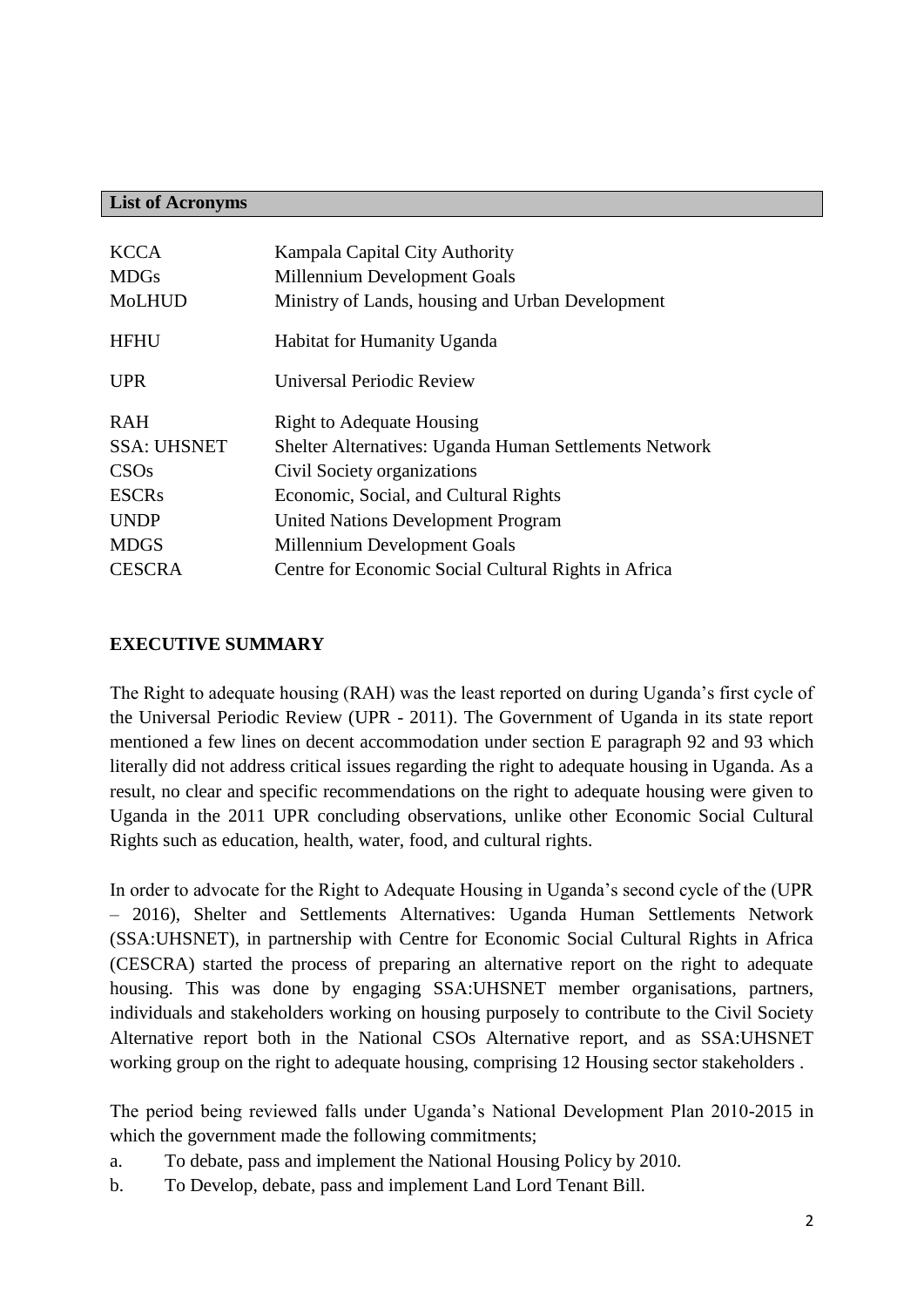c. To Develop, debate, pass and implement Building Control Bill.

d. Implement the Kasooli slum upgrading project within the first year and thereafter upgrade three (3) slums each year.

e. To develop and implement a rural resettlement program.

f. To develop initiatives towards lowering mortgage interest rates.

g. To implement the public servants' loan scheme.

h. To develop institutional structures at Local Government level to address staffing requirements.

i. To remove capital gains tax; this is charged on sale of houses and;

j. To bring down the cost of building materials by coin vesting in exploration and development of requisite materials.

#### **List of contributing organizations/Individuals/stakeholders**

#### **1. Shelter and settlements Alternatives: Uganda Human Settlements (SSA: UHSNET)**

Shelter and settlements Alternatives: Uganda Human Settlements Network is a network organization comprised of civil society organizations, communities, individuals and private sector stakeholders. Shelter and settlements Alternatives was established in 1999 by a group of eminent Ugandans brought together by a shared concern for the poor state of human settlements across the country. In May 2010 the organisation brough together scattered Human settlement based organisation who resolved to transform SSA into a national Network of housing and human settlement. The vision of the network is "a nation with accessible, decent, affordable and sustainable human settlements for all." The mission of the network is "to address issues and challenges affecting human settlements in Uganda through information sharing, networking and advocacy" The core activities of the network include research and documentation, sharing information and experiences, community mobilization and empowerment, capacity building, consultancy, networking and advocacy. SSA:USNET has no consultative status with ECOSOC yet but participats in a number of International forums including Habitat Agenda.

### **2. Centre for Economic Social Cultural Rights in Africa (CESCRA)**

Centre for Economic Social Cultural Rights in Africa (CESCRA) is a not-for –profit nongovernment regional organisation founded in 2010 by four activists experienced in regional human rights specifically on economic social cultural rights and gender equality in Africa. CESCRA harmonises the international and regional human rights law with national reforms and strategies. CESCRA harnesses the energies of the existing national organisations and networks and links these to the growing population of grass root leaders to promote the economic social cultural rights in general and women's ESC rights agenda. lobbying.

### **3. Habitat for Humanity Uganda**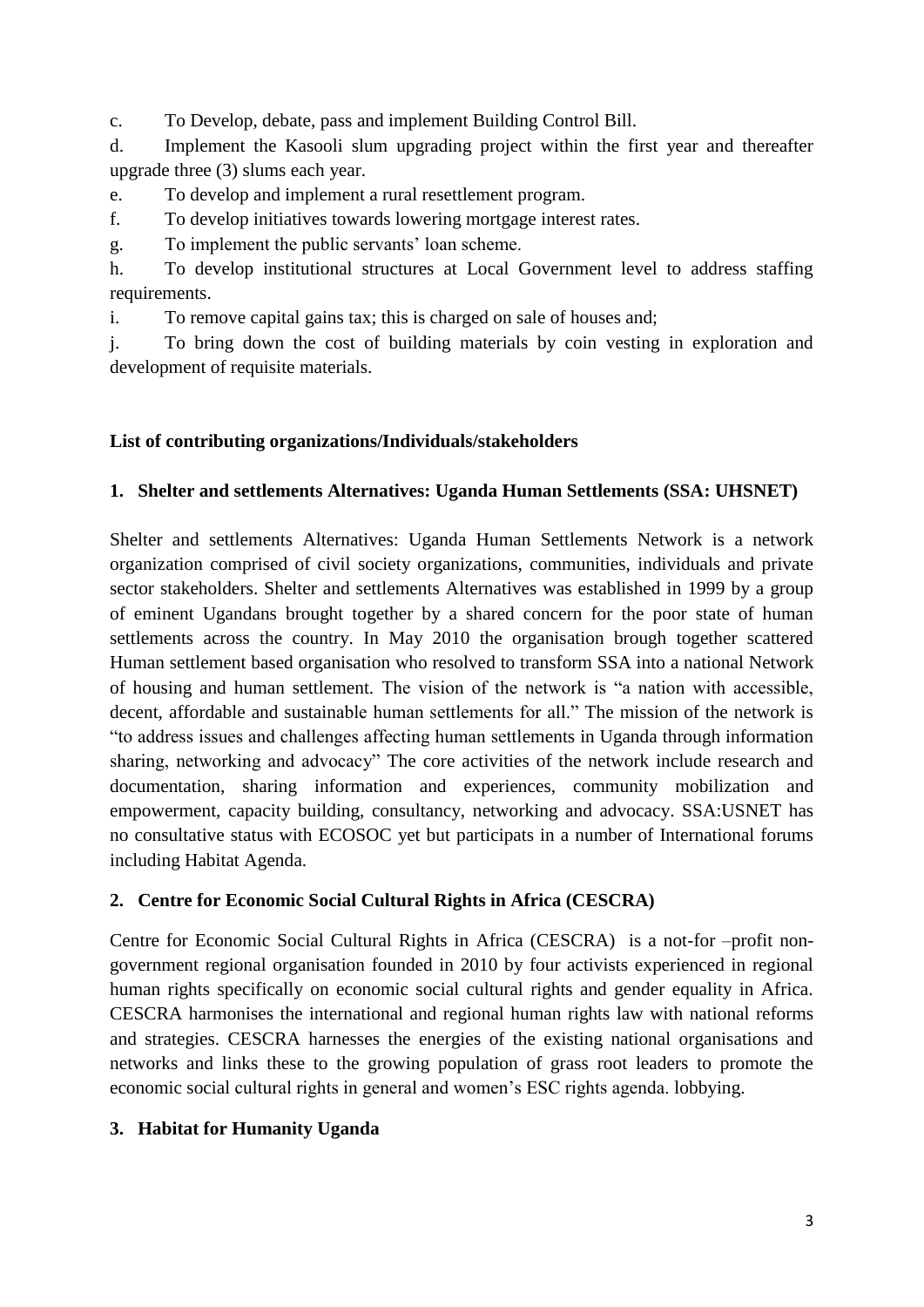Habitat for Humanity Uganda (HFHU) is an affiliate of Habitat for Humanity International (HFHI) is an ecumenical Christian ministry dedicated to eliminating poverty and through increased access to housing. HFHU functionally reports to HFHI's Africa and Middle East (AME) Area Office in Pretoria – South Africa.

# **4. Uganda Co-operative Alliance (UCA)**

Uganda Cooperative Alliance (UCA) Ltd is an umbrella organisation for all cooperatives in Uganda established in 1961. It serves as the voice of the cooperative movement both nationally and internationally. UCA also serves as the main cooperative policy advisor for the government, implements various cooperative development projects, and is mandated by law to arbitrate and help settle conflicts within the cooperative movement

# **5. Uganda Housing Co-operative Union (UHOCU)**

It is a non for profit organisation working towards the right to adequate housing amongst low and middle income earners in Uganda. Uganda Housing Cooperative Union was established by a group of 10 primary housing cooperatives who came together to facilitate access to adequate housing amongst low and middle income earners in various communities of Uganda.

## **6. Foundation for Rural Housing (FHSE – UGANDA)**

FHSE-UGANDA is a local NGO and SSA: UHSNET network member whose mission is to empower communities particularly in rural areas to improve their housing conditions through self- help initiatives. Since its origin, FHSE-UGANDA's method of work has been hinged on Community mobilization and networking towards improvement of housing conditions with a rural housing co-operative perspective.anda Housing Cooperative Union was established in the year 2013.

# **7. Wellspring – Uganda**

Wellspring is a Non-Governmental faith based Organization based in Uganda working in Uganda, Kenya and Tanzania. As a Christian organization it has multi-faceted mission centres in Uganda, Kenya and Tanzania working to develop and promote our indigenous communities in all areas of life

# **8. ACTogether Uganda**

ACTogether Uganda is a local Non- for Profit organization Established in 2006 We facilitate processes that develop organizational capacity at the local level and promote pro-poor policy and practice in Uganda's urban development arena. In partnership with organized communities of urban poor ACTogether strives to increase access to secure tenure, adequate shelter, basic services, information, and many of the other building blocks required for healthy communities

### **9. Uganda Road Sector Support Initiative**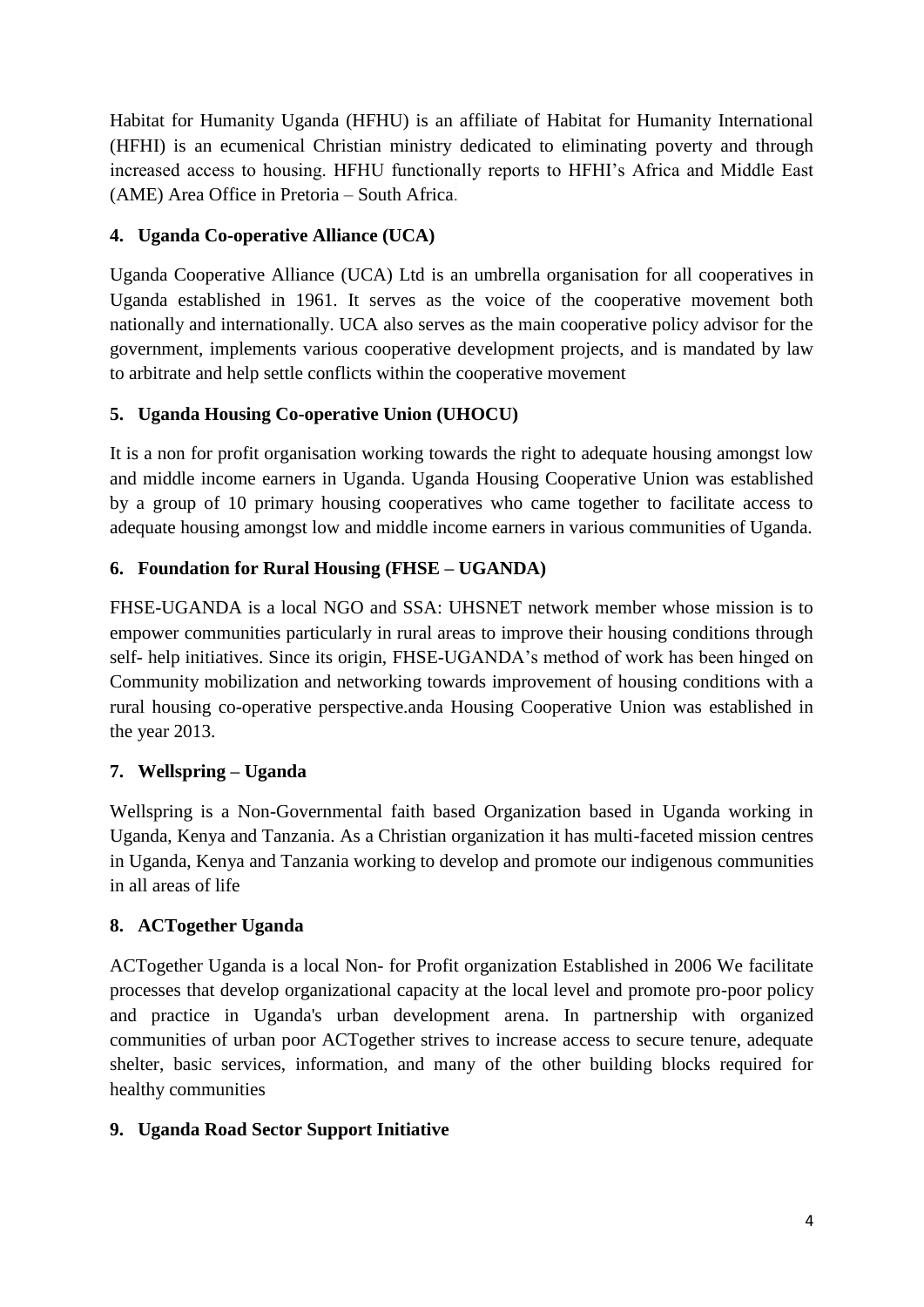URSSI is a Not-for-Profit Non-Governmental Organization that was established in 2010 to facilitate coherent and timely development and planning of road transport and urban development in Uganda with particular emphasis on roads, municipal planning and sustainable transport management both in rural and urban areas. We champion and promote best practices in international urban development and management

### **10. Polysack Housing Cooperative**

Polysack housing cooperative society was formed and registered in year 2010 by workers at African Polysack industry based in Mukono Uganda. The Objectives are to mobilise memebrs and utilise resources available to enable construction of decent housing for members. Polysack Cooperative is a member of Uganda Cooperative alliance.

## **11. Centre for Creativity and Capacity Development**

The Centre for Creativity and Capacity Development aims to unlock creativity in East Africa to overcome the most pressing challenges in the region. As a registered social enterprise, the Centre has offered professional development, creative group facilitation training, team building and support to individuals, corporations, and organizations for over five years

## **12. Uganda Environmental Education Foundation**

Founded in 1997 by a group of professional environmentalists UEEF provides services across a broad range of environmental issues including renewable energy, water & sanitation, agriculture and rural development.

# **THE STATE OF HOUSING CONDITIONS IN UGANDA**

- I. SECURITY OF TENURE IN RELATION TO ACCESS TO HOUSING
- 1. **Lack of security of tenure.** As previously reported Census 2014 indicated Uganda population at 34.9 million as country's population grew by 10.7 million from 24.2 million in 2002 with an average annual growth rate of 3.03 percent and estimated 77 percent of Ugandans live in owned housing dwelling, while only 17 percent live in rented housing. However, this does not look at housing conditions in the context of the type of ownership of the land on which the housing is constructed. Urban poor especially those in informal settlements such as Katanga slum, Bwaise, Kisenyi including settlements along the proposed Standard Gauge Railway project (SGR) in Namwongo, Ndeeba, Kireka, Namanve, lack security of tenure because they do not have legal ownership to the land on which their housing are located. This problem is linked to the country's land tenure system which has left land control in the hands of a few individuals leaving the majority poor as squatters, thereby limiting their access to land and housing.
- 2. Recommendation: (a) Government should take further steps to ensure security of tenure including implementation of pro-poor land titling throughout the country. (b) We call for the establishment of a strong land fund as part of the solutions to breaking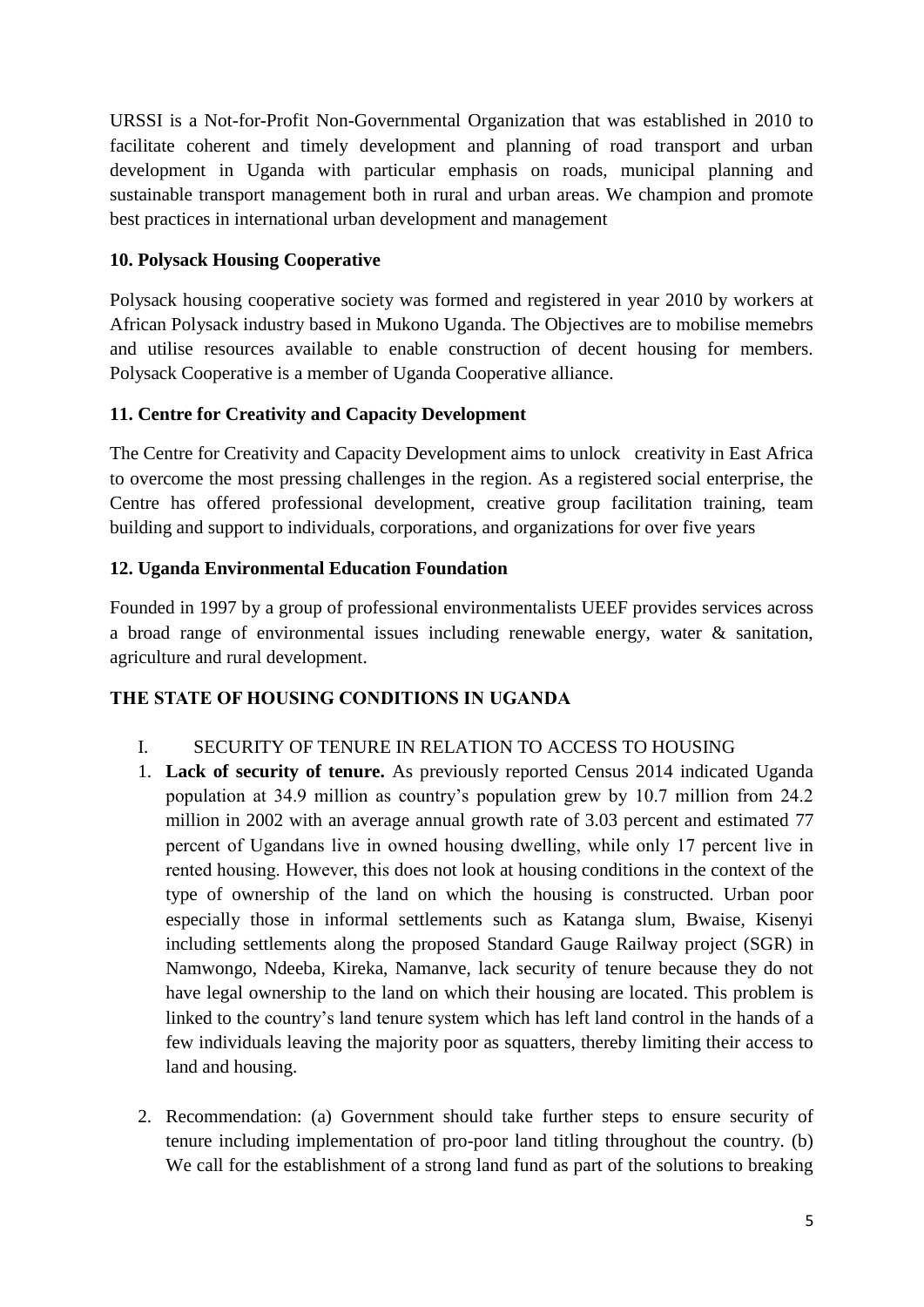the barriers in the country's rigid land ownership setup, and also reduce poverty levels. Improve management of the land fund, including increasing its funding to give lawful and bona fide occupants subsidized loans to buy out residual rights of landlords.' A land fund, is envisaged to attract investors to pool funds in order to enable citizens buy rights to develop land despite not being the rightful owners and increase access to housing for especially urban populating.

- 3. Rampant Forced Eviction: Housing problem in Uganda has also been aggravated by continuous occurrence of forced evictions of informal settlements. Evictions have been carried in total disregard of the rights of occupants including lack of sufficient notice, adequate consultation or providing evictees with alternative housing and in contravention of the international laws and principles on forced evictions as contained for instance in the ESCR Committee's General Comment Number 7 on Forced Evictions. In many cases, Government law enforcement agencies have carried out evictions at night and without giving residents adequate notice. A recent example of this is the 2014 eviction by Kampala Capital City Authority (KCCA) of residents believed to have settled on the rail line reserve including Ndeeba and Namuwongo. More than 40,000 residents described as encroachers on public land living close to Port bell Railway line to Kampala and Kyengera railway line to Namanve were told to quit in 2014; evictions started in the same year by KCCA and cases are still on-going at Nakawa court. In Kinawataka-Mbuya parish alone, over 80,000 residents were evicted without adequate consultations and with no compensation at all.
- 4. The National Housing and Construction Company Limited (NHCC) forcefully evicted residents in Kasokoso informal settlement in 2013, the 292.6 acre of land houses over 60,000 slum dwellers. Although the evictions were halted amidst violence, squatters live in fear of eminent evictions. Forceful evictions of the Benet ethic Minority people have left them in camps with very poor housing conditions. The government of Uganda in effort to build an Oil refinery in Kabaale parish Buseruka sub-county in Hoima district in 2011, More than 7, 118 people affected by the refinery project were evicted without proper, clear and transparent consideration of Article 26 clause 2 (b) (i) that clearly provide for prompt payment, of fair and adequate compensation prior to the taking of their lands, crops and other property.
- 5. Lack of comprehensive guidelines on evictions is one of hindering factors to the enjoyment of the right to adequate housing in Uganda and affects the access to and quality of housing.
- 6. Recommendation: a. The government should implement all its policy and legal commitments including finalising National Evictions Guidelines to ensure proper procedures before, during and after evictions and protect of housing and property rights of the Ugandans especially the poor and vulnerable groups like women.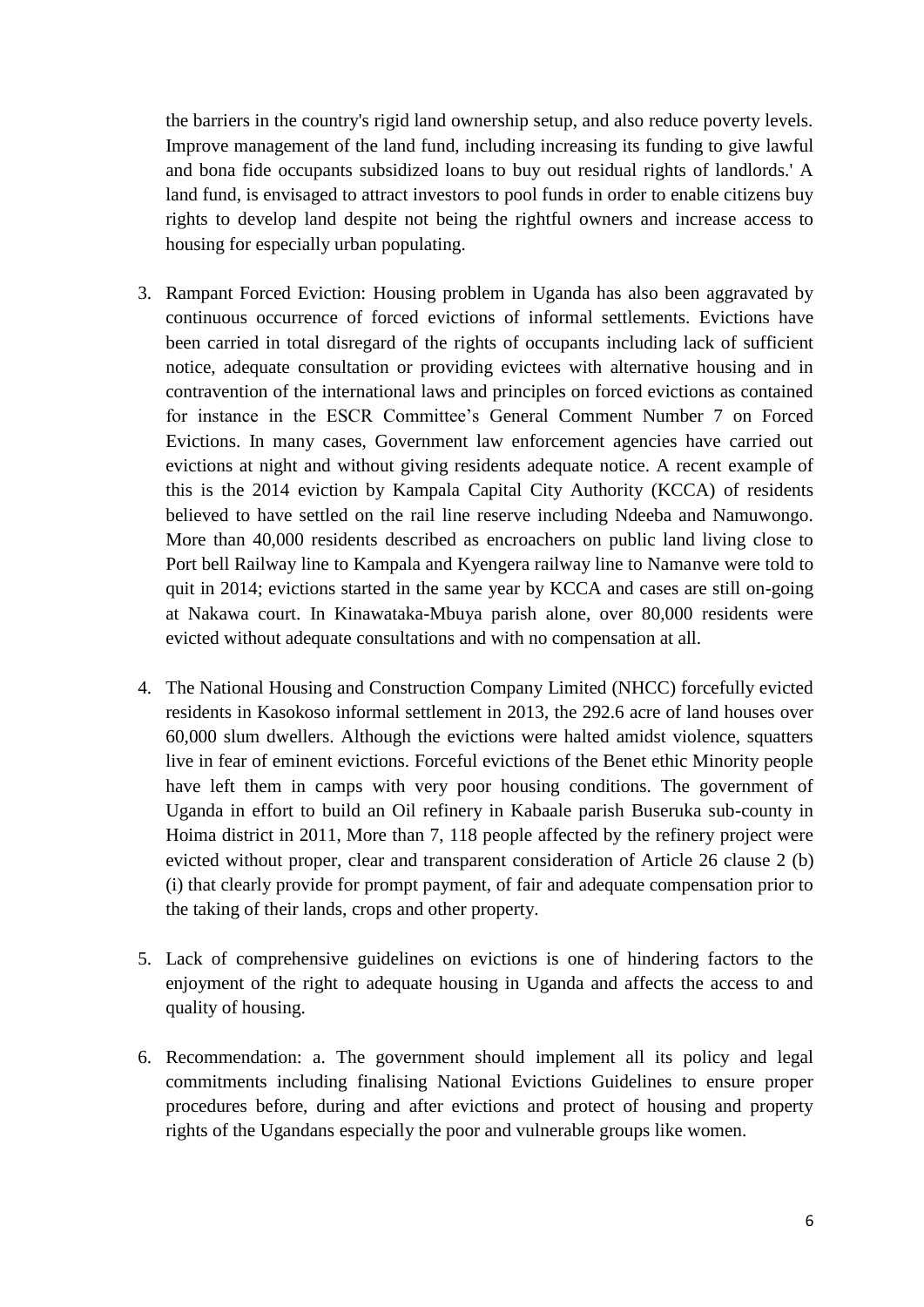#### **II. NATIONAL POLICY AND LEGAL FRAMEWORK**

- 7. National policies that would greatly improve the housing sector in Uganda have been drafted but are yet to be passed. Examples include the National Housing Policy, which aims to ensure well integrated sustainable human settlements, the National Urban Policy, Landlord and Tenants Bill, Solid Waste Management Strategy, and National Evictions Guidelines. Uganda passed Building Control Act 2013 but to-date has not yet put in place revised building codes relevant to this Building Control Act. We note with concern that delay in having these policy and legal frameworks put in place and implemented, is a setback to not only facilitation of planned housing development but also to full realization of right to adequate housing for Ugandans.
- 8. Recommendation: (a). the government should pass the above policies and regulations as a matter of priority to address the challenges to access to right to adequate housing.
- 9. **Low budget allocation to the housing sector.** The housing sector in Uganda is often underfunded. For example the 2013/2014 and 2014/2015 budgetary allocations to the housing sector were 0.02% and 0.025% respectively. In 2016/2017National Budget Framework Paper, Government proposed 1% allocation of national budget to Ministry of Lands Housing and Urban Development a ministry that comprise of all those three department the  $4<sup>th</sup>$  least funded ministry in Uganda. Without adequate funding to implement the commitments made in government policies, the right to adequate housing will not be realized
- 10. Recommendation: Government should prioritise housing sector by increasing development budget allocation to the sector from 0.025% to at least 3% in development budget of the National Budget
- 11. **Lack of affordable housing in Uganda remains a big challenge:** This is evidenced by the presence of slums in major urban areas of Uganda.
- 12. Recommendation: a. Government to put in place Housing fund. b. Government should develop programmes that target improving housing conditions at household level including subsidies to investors to focus on low cost housing for the poor and most vulnerable. (b) Better coordination of Government ministries and local government and other National Housing sector players, create a housing authority to coordinate the housing infrastructure.

#### **Policies, Programs and Laws**

13. At a national level, Objective XIV (b) of the 1995 Constitution of Uganda recognizes and mandates the government to ensure all Ugandans enjoy rights to decent shelter. The National Development Plan 2010-2015, and Vision 2040 (chapter 5.5) and KCCA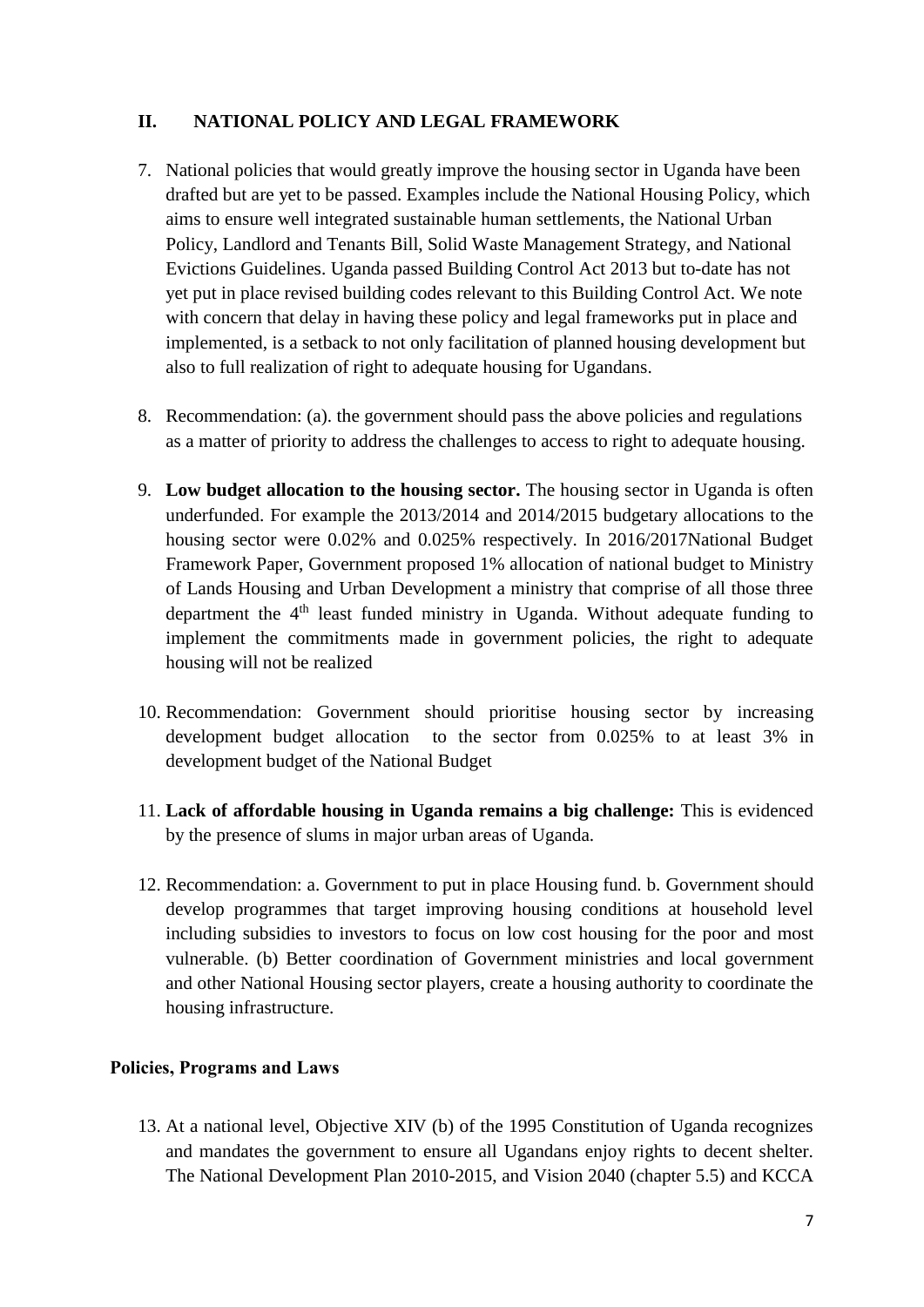Development Plan aim to ease access to decent affordable housing to all Ugandans, and the National Slum Upgrading Strategy aims to improve the lives of 1 million slum dwellers. This stems from the Millennium Development Goal 7, target 11 which articulates the commitment of member states to improve the lives of 100 million slum dwellers by 2020.

- 14. It is a concern however that, the right to adequate housing as protected by the International Covenant on Economic Social Cultural Rights (ICESCR) is only protected in the Constitution as part of the National Objectives and Directive Principles of State Policy (NODPSP). Yet, these objectives are not directly justiciable but would be explicitly and comphrensively provided for under Chapter four of Ugandan constitution 1995. In 2005 the Government amended the Constitution by introducing Article 8A to provide that the country "shall be governed based on the principles of national interest and common good enshrined" in the NODPSP. Unfortunately, over twelve years since the adoption of the amendment, Parliament has not adopted laws which give effect to the above provision as required by Article 8A. What this means is that it is a legal challenge to rely on the right (right to adequate housing/decent shelter) that could be deduced from the NODPSP as a justiciable right which can be protected through judicial means; an indication that Housing in Uganda is not considered by government as a priority area.
- 15. The 1995 Constitution and the Land Act as amended, address the problem of security of tenure. The Constitution in Article 237 guarantees ownership by repealing laws that had previously made all land public land and vesting title of the same in the state. To give security to the squatters/tenants by occupancy, the Constitution and the Land Act guarantee protection of tenants by occupancy, who cannot be evicted without compensation. The Uganda National land policy 2013 protects occupants on customary land and they are entitled to apply and acquire certificates of ownership which would confirm their title to the land. Parliament in 2010 amended the Land Act of 1998 to criminalise unlawful evictions of tenants by occupancy.
- 16. Although the legal protections are commendable, most provisions of the Land Act have not been implemented. Uganda developed a National Shelter Strategy to enable policy framework to guide housing development in the country with the objective of providing decent and affordable shelter to its citizens. Despite this effort, to date the state has not enacted progressive housing policies in Uganda which has impacted negatively on housing development. As a result, many people in the country live in poor housing whose conditions are far from being decent and acceptable despite the country's commitment to improving the living conditions for its citizen.

#### **General Recommendations**

17. State should develop, debate, pass and implement the National Housing Policy These documents have been developed but they continue to gather dust on the shelves of Parliament and line ministries yet they would be key to solving issues of urbanization